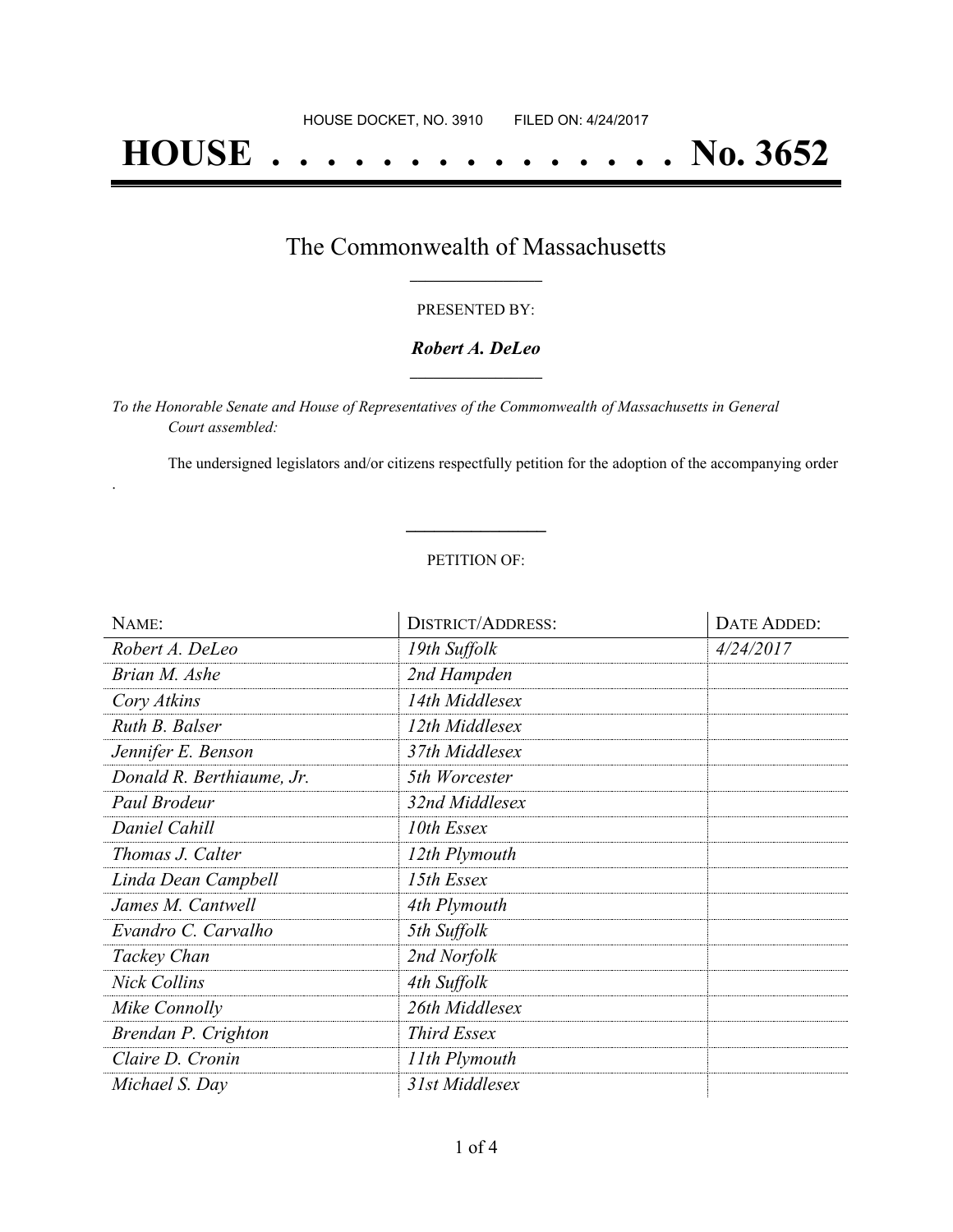| Angelo L. D'Emilia      | 8th Plymouth         |           |
|-------------------------|----------------------|-----------|
| <b>Brian S. Dempsey</b> | 3rd Essex            |           |
| Diana DiZoglio          | 14th Essex           |           |
| Paul J. Donato          | 35th Middlesex       |           |
| <b>Shawn Dooley</b>     | 9th Norfolk          |           |
| Michelle M. DuBois      | 10th Plymouth        |           |
| James J. Dwyer          | 30th Middlesex       |           |
| Carolyn C. Dykema       | 8th Middlesex        |           |
| Kimberly N. Ferguson    | 1st Worcester        |           |
| Ann-Margaret Ferrante   | 5th Essex            |           |
| Carole A. Fiola         | 6th Bristol          |           |
| Paul K. Frost           | 7th Worcester        |           |
| William C. Galvin       | 6th Norfolk          |           |
| Sean Garballey          | 23rd Middlesex       |           |
| Denise C. Garlick       | 13th Norfolk         |           |
| Colleen M. Garry        | 36th Middlesex       |           |
| Carmine L. Gentile      | 13th Middlesex       |           |
| Susan Williams Gifford  | 2nd Plymouth         |           |
| Solomon Goldstein-Rose  | 3rd Hampshire        |           |
| Carlos González         | 10th Hampden         |           |
| Kenneth I. Gordon       | 21st Middlesex       |           |
| Danielle W. Gregoire    | 4th Middlesex        |           |
| Patricia A. Haddad      | 5th Bristol          |           |
| Stephan Hay             | 3rd Worcester        |           |
| Natalie Higgins         | 4th Worcester        |           |
| Kate Hogan              | 3rd Middlesex        |           |
| Kevin G. Honan          | 17th Suffolk         |           |
| <b>Randy Hunt</b>       | 5th Barnstable       |           |
| Bradley H. Jones, Jr.   | 20th Middlesex       |           |
| Louis L. Kafka          | 8th Norfolk          |           |
| Hannah Kane             | 11th Worcester       |           |
| Jay R. Kaufman          | 15th Middlesex       | 4/24/2017 |
| James M. Kelcourse      | 1st Essex            |           |
| Kay Khan                | 11th Middlesex       |           |
| Peter V. Kocot          | <b>1st Hampshire</b> |           |
| Robert M. Koczera       | 11th Bristol         |           |
| Jack Lewis              | 7th Middlesex        |           |
| David Paul Linsky       | 5th Middlesex        |           |
| Jay D. Livingstone      | 8th Suffolk          |           |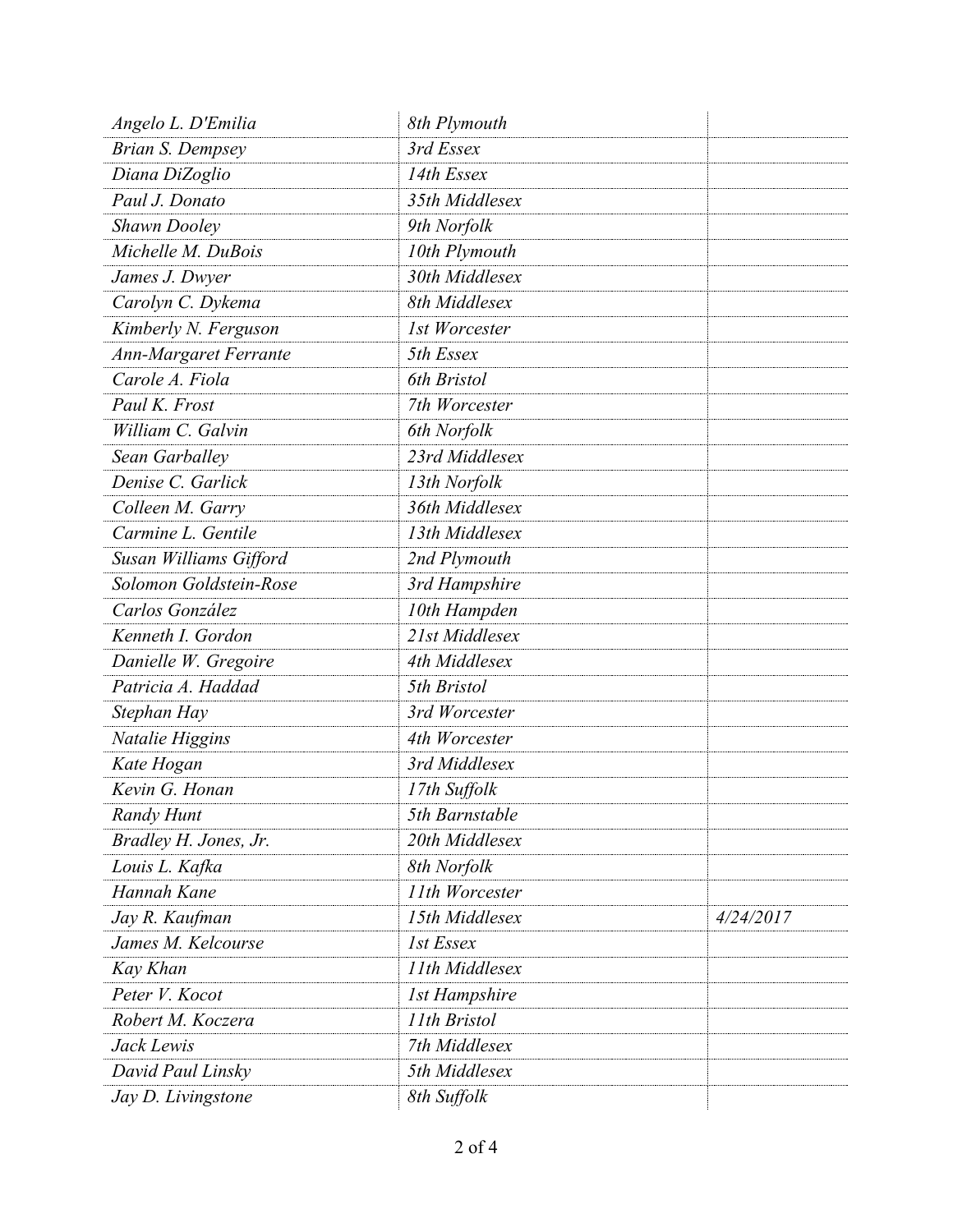| Marc T. Lombardo           | 22nd Middlesex |
|----------------------------|----------------|
| Adrian Madaro              | 1st Suffolk    |
| John J. Mahoney            | 13th Worcester |
| Elizabeth A. Malia         | 11th Suffolk   |
| Paul W. Mark               | 2nd Berkshire  |
| Christopher M. Markey      | 9th Bristol    |
| Juana B. Matias            | 16th Essex     |
| Paul McMurtry              | 11th Norfolk   |
| Joan Meschino              | 3rd Plymouth   |
| James R. Miceli            | 19th Middlesex |
| Rady Mom                   | 18th Middlesex |
| Frank A. Moran             | 17th Essex     |
| Michael J. Moran           | 18th Suffolk   |
| David K. Muradian, Jr.     | 9th Worcester  |
| James M. Murphy            | 4th Norfolk    |
| <b>Brian Murray</b>        | 10th Worcester |
| David M. Nangle            | 17th Middlesex |
| Harold P. Naughton, Jr.    | 12th Worcester |
| James J. O'Day             | 14th Worcester |
| Keiko M. Orrall            | 12th Bristol   |
| Jerald A. Parisella        | 6th Essex      |
| Sarah K. Peake             | 4th Barnstable |
| <b>Alice Hanlon Peisch</b> | 14th Norfolk   |
| <b>Smitty Pignatelli</b>   | 4th Berkshire  |
| Angelo J. Puppolo, Jr.     | 12th Hampden   |
| David M. Rogers            | 24th Middlesex |
| John H. Rogers             | 12th Norfolk   |
| Jeffrey N. Roy             | 10th Norfolk   |
| <b>Byron Rushing</b>       | 9th Suffolk    |
| Daniel J. Ryan             | 2nd Suffolk    |
| Angelo M. Scaccia          | 14th Suffolk   |
| John W. Scibak             | 2nd Hampshire  |
| Alan Silvia                | 7th Bristol    |
| Theodore C. Speliotis      | 13th Essex     |
| William M. Straus          | 10th Bristol   |
| Paul Tucker                | 7th Essex      |
| Chynah Tyler               | 7th Suffolk    |
| David T. Vieira            | 3rd Barnstable |
| RoseLee Vincent            | 16th Suffolk   |
|                            |                |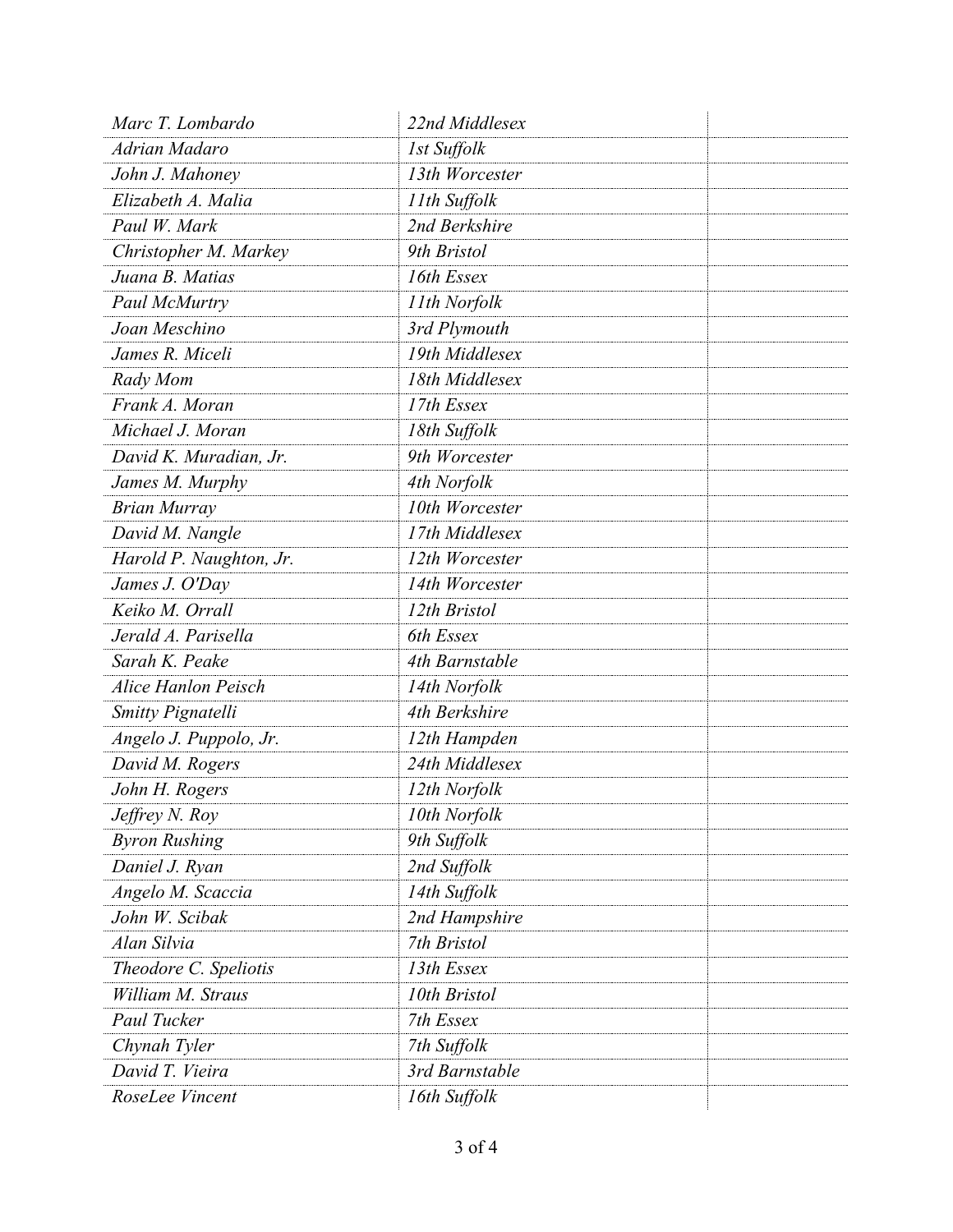| Chris Walsh         | 6th Middlesex  |           |
|---------------------|----------------|-----------|
| Thomas P. Walsh     | 12th Essex     |           |
| Timothy R. Whelan   | 1st Barnstable |           |
| Susannah M. Whipps  | 2nd Franklin   |           |
| <b>Bud Williams</b> | 11th Hampden   |           |
| Donald H. Wong      | 9th Essex      |           |
| Daniel J. Hunt      | 13th Suffolk   | 4/24/2017 |
|                     |                |           |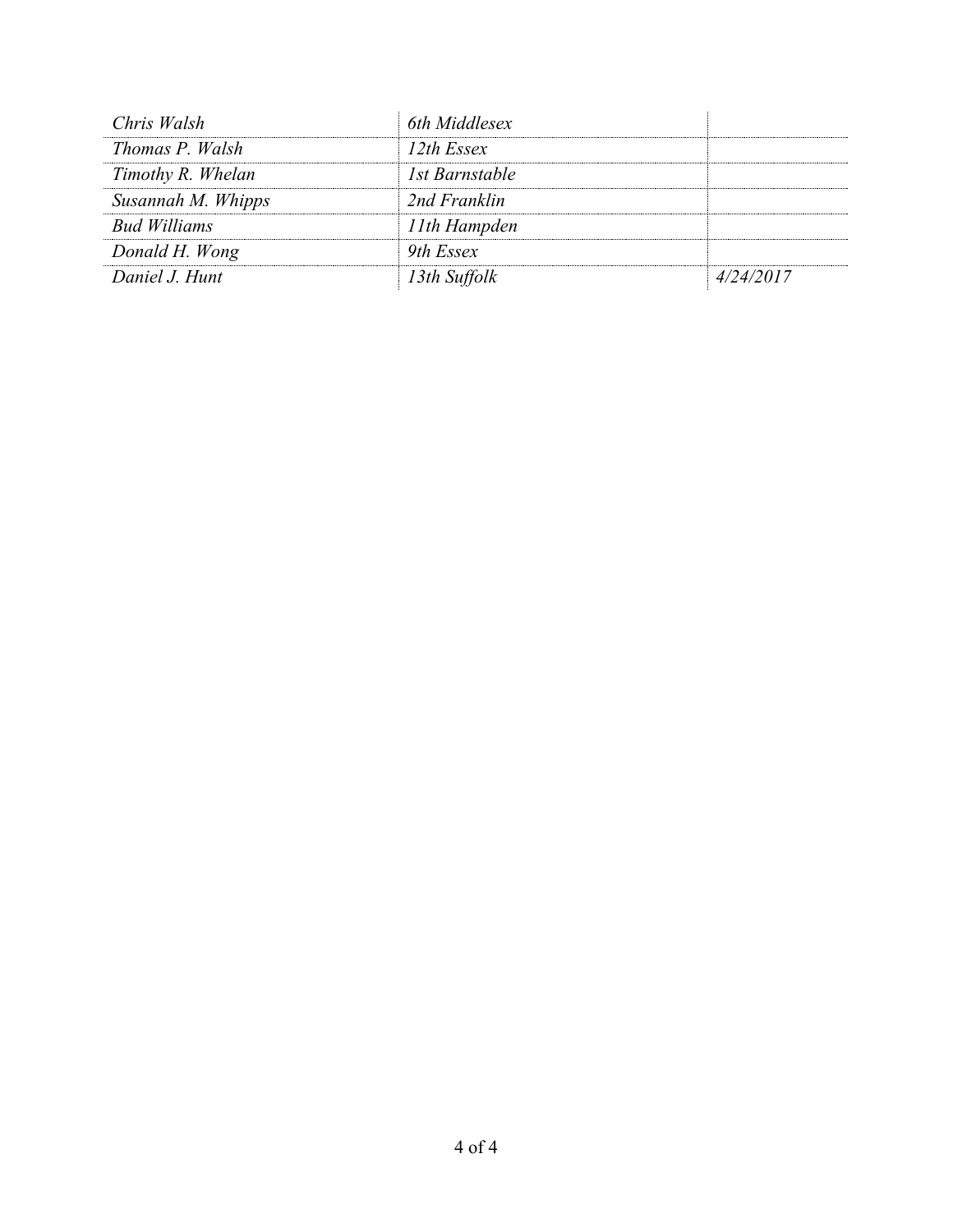The Commonwealth of Massachusetts



*House of Representatives,* April 24, 2017.

**In the One Hundred and Ninetieth General Court (2017-2018) \_\_\_\_\_\_\_\_\_\_\_\_\_\_\_**

**\_\_\_\_\_\_\_\_\_\_\_\_\_\_\_**

 *Ordered,* That a joint special legislative committee, to be known as the Martin Luther King, Jr. Memorial Committee, shall be established to develop plans and make recommendations to the General Court on the erection of an appropriate permanent memorial to the late Reverend Dr. Martin Luther King, Jr. The committee's recommendations shall include, without limitation, the type of permanent memorial to be erected, at least 3 options for the location of the memorial and estimates of the cost of acquiring land on which the memorial would be constructed, if any, cost of designing and construction of the memorial and costs associated with the perpetual care and maintenance of the memorial.

 The committee shall consist of 4 members of the Senate, 3 of whom shall be appointed by the President of the Senate and 1 of whom shall be appointed by the Minority Leader of the Senate and 7 members of the House of Representatives, 6 of whom shall be appointed by the Speaker of the House of Representatives and 1 of whom shall be appointed by the Minority Leader of the